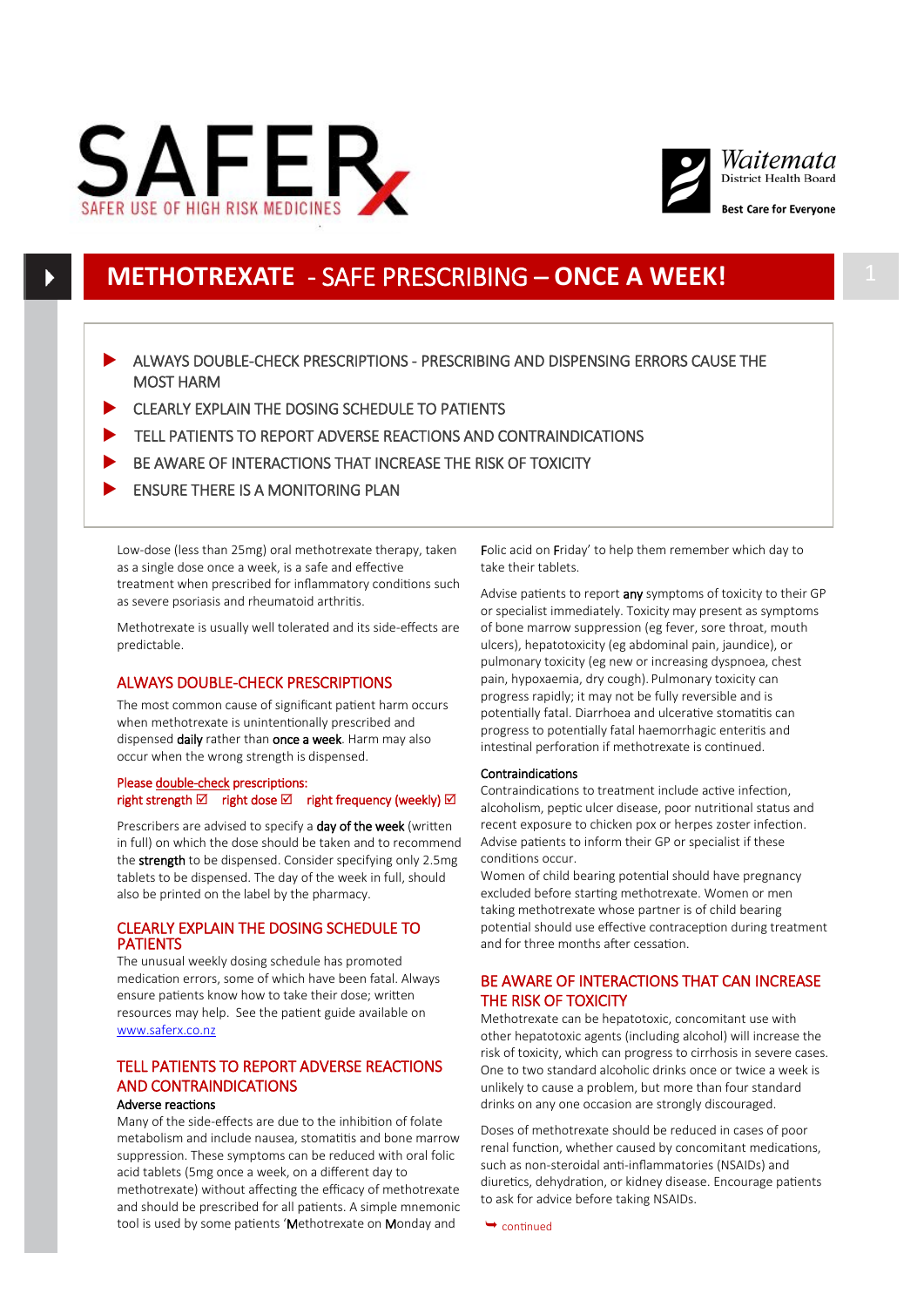



# **METHOTREXATE** 2

The risk of toxicity can be increased if methotrexate is taken with some antibiotics such as penicillins and tetracycline. Trimethoprim and cotrimoxazole significantly increase the risk of bone marrow aplasia and should be avoided. Live vaccines should be avoided; however inactivated vaccines such as the annual influenza vaccination may be given.

For more information, consult the data sheet or the 'Interaction' function on the *New Zealand Formulary* [www.nzf.org.nz.](http://www.nzf.org.nz) 

# ENSURE THERE IS A MONITORING PLAN

Inadequate monitoring can also result in harm. A full blood count, renal and liver function tests, and in some cases chest X-ray and respiratory function, need to be checked before treatment is started. Monitoring should be repeated at regular intervals so the patient can be evaluated, and any toxicity identified. Repeat prescriptions should not be provided without a full blood count and liver function test having been performed within the previous 4 to 12 weeks.

See Table 1 for more details, but please note that local guidelines may vary; follow the advice of the treating specialist about the frequency of testing.

*In all cases, an agreed management plan should be in place for each patient specifying the doctor (GP or specialist) who will take primary responsibility for changes to dosing, and for arranging, reviewing and acting upon laboratory investigations.*

### ACKNOWLEDGEMENTS

We wish to thank Hugh de Lautour, Rheumatologist and Elizabeth Brookbanks, Pharmacist Team Leader, Medicine, at Waitemata District Health Board, for their valuable contribution to this bulletin.

#### KEY REFERENCES

1. Health Quality and Safety Commission. Methotrexate - once weekly dosing. Medication alert 14, April 2012. [www.hqsc.govt.nz/assets/Medication](file:///G:/Funding%20Team/QUM/Projects/SafeRx/Materials/Methotrexate/Current/www.hqsc.govt.nz/assets/Medication-Safety/Alerts-PR/Oral-methotrexate-Alert-final.pdf)-Safety/ Alerts-PR/Oral-[methotrexate](file:///G:/Funding%20Team/QUM/Projects/SafeRx/Materials/Methotrexate/Current/www.hqsc.govt.nz/assets/Medication-Safety/Alerts-PR/Oral-methotrexate-Alert-final.pdf)-Alert-final.pdf (Accessed 04-10-18) 2. Best Practice Advisory Centre. Recommended Investigations for some [commonly used DMARDs.](http://www.bpac.org.nz/magazine/2008/october/DMARDsTables.asp) Best Practice Journal 2008;17:29-32 www.bpac.org.nz/magazine/2008/october/docs/bpi17\_dmards [32\\_pf.pdf](file:///G:/Funding%20Team/QUM/Projects/SafeRx/Materials/Methotrexate/Current/www.bpac.org.nz/magazine/2008/october/docs/bpj17_dmards_pages_29-32_pf.pdf) (Accessed 04-10-18 ) 3. Hospira New Zealand Limited. DBL Methotrexate injection and tablets data sheet 25-08-2017. [www.medsafe.govt.nz/profs/datasheet/d/](file:///G:/Funding%20Team/QUM/Projects/SafeRx/Materials/Methotrexate/Current/www.medsafe.govt.nz/profs/datasheet/d/dblmethotrexateinjmayne.pdf) [dblmethotrexateinjmayne.pdf](file:///G:/Funding%20Team/QUM/Projects/SafeRx/Materials/Methotrexate/Current/www.medsafe.govt.nz/profs/datasheet/d/dblmethotrexateinjmayne.pdf) (Accessed 08-10-18)

4. The New Zealand Formulary, Methotrexate. [www.nzf.org.nz/nzf\\_4548.html?](file:///G:/Funding%20Team/QUM/Projects/SafeRx/Materials/Methotrexate/Current/www.nzf.org.nz/nzf_4548.html?searchterm=methotrexate) [searchterm=methotrexate](file:///G:/Funding%20Team/QUM/Projects/SafeRx/Materials/Methotrexate/Current/www.nzf.org.nz/nzf_4548.html?searchterm=methotrexate) (Accessed 18-10-18)